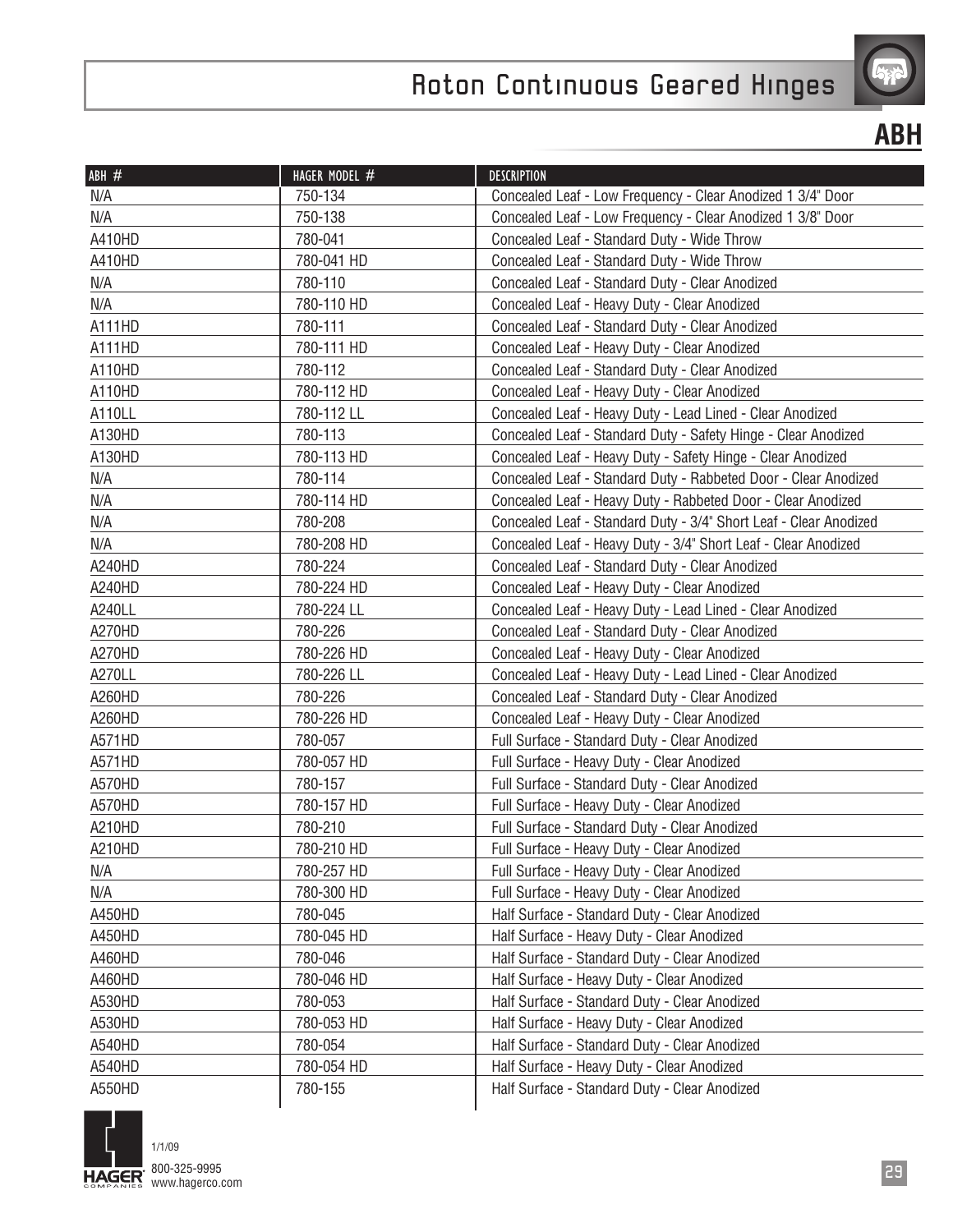

#### **ABH**

| ABH#   | HAGER MODEL $#$ | DESCRIPTION                                   |
|--------|-----------------|-----------------------------------------------|
| A550HD | 780-155 HD      | Half Surface - Heavy Duty - Clear Anodized    |
| A570HD | 780-157 HD      | Full Surface - Heavy Duty - Clear Anodized    |
| A211HD | 780-211 HD      | Half Surface - Heavy Duty - Clear Anodized    |
| A213HD | 780-213         | Half Surface - Standard Duty - Clear Anodized |
| A213HD | 780-213 HD      | Half Surface - Heavy Duty - Clear Anodized    |
| N/A    | 780-259         | Half Surface - Standard Duty - Clear Anodized |
| N/A    | 780-259 HD      | Half Surface - Heavy Duty - Clear Anodized    |

#### **BOMMER**

| BOMMER #           | HAGER MODEL # | <b>DESCRIPTION</b>                                           |
|--------------------|---------------|--------------------------------------------------------------|
| FM83-628           | 780-224       | Concealed Leaf - 83" - Standard Duty - Clear Anodized        |
| FM83-393           | 780-224       | Concealed Leaf - 83" - Standard Duty - Dark Bronze Anodized  |
| FM85-628           | 780-224       | Concealed Leaf - 85" - Standard Duty - Clear Anodized        |
| FM85-393           | 780-224       | Concealed Leaf - 85" - Standard Duty - Dark Bronze Anodized  |
| FM95-628           | 780-224       | Concealed Leaf - 95" - Standard Duty - Clear Anodized        |
| FM95-393           | 780-224       | Concealed Leaf - 95" - Standard Duty - Dark Bronze Anodized  |
| FM120-628          | 780-224       | Concealed Leaf - 120" - Standard Duty - Clear Anodized       |
| FM120-393          | 780-224       | Concealed Leaf - 120" - Standard Duty - Dark Bronze Anodized |
| FM83HD-628         | 780-224 HD    | Concealed Leaf - 83" - Heavy Duty - Clear Anodized           |
| FM83HD-393         | 780-224 HD    | Concealed Leaf - 83" - Heavy Duty - Dark Bronze Anodized     |
| FM85HD-628         | 780-224 HD    | Concealed Leaf - 85" - Heavy Duty - Clear Anodized           |
| FM85HD-393         | 780-224 HD    | Concealed Leaf - 85" - Heavy Duty - Dark Bronze Anodized     |
| FM95HD-628         | 780-224 HD    | Concealed Leaf - 95" - Heavy Duty - Clear Anodized           |
| FM95HD-393         | 780-224 HD    | Concealed Leaf - 95" - Heavy Duty - Dark Bronze Anodized     |
| FM120HD-628        | 780-224 HD    | Concealed Leaf - 120" - Heavy Duty - Clear Anodized          |
| FM120HD-393        | 780-224 HD    | Concealed Leaf - 120" - Heavy Duty - Dark Bronze Anodized    |
| FM83SLF-628        | 780-112       | Concealed Leaf - 83" - Standard Duty - Clear Anodized        |
| FM83SLF-393        | 780-112       | Concealed Leaf - 83" - Standard Duty - Dark Bronze Anodized  |
| FM85SLF-628        | 780-112       | Concealed Leaf - 85" - Standard Duty - Clear Anodized        |
| FM85SLF-393        | 780-112       | Concealed Leaf - 85" - Standard Duty - Dark Bronze Anodized  |
| <b>FM95SLF-628</b> | 780-112       | Concealed Leaf - 95" - Standard Duty - Clear Anodized        |
| FM95SLF-393        | 780-112       | Concealed Leaf - 95" - Standard Duty - Dark Bronze Anodized  |
| FM120SLF-628       | 780-112       | Concealed Leaf - 120" - Standard Duty - Clear Anodized       |
| FM120SLF-393       | 780-112       | Concealed Leaf - 120" - Standard Duty - Dark Bronze Anodized |
| FM83SLF-HD-628     | 780-112 HD    | Concealed Leaf - 83" - Heavy Duty - Clear Anodized           |
| FM83SLF-HD-393     | 780-112 HD    | Concealed Leaf - 83" - Heavy Duty - Dark Bronze Anodized     |
| FM85SLF-HD-628     | 780-112 HD    | Concealed Leaf - 85" - Heavy Duty - Clear Anodized           |
| FM85SLF-HD-393     | 780-112 HD    | Concealed Leaf - 85" - Heavy Duty - Dark Bronze Anodized     |
| FM95SLF-HD-628     | 780-112 HD    | Concealed Leaf - 95" - Heavy Duty - Clear Anodized           |
| FM95SLF-HD-393     | 780-112 HD    | Concealed Leaf - 95" - Heavy Duty - Dark Bronze Anodized     |
| FM120SLF-HD-628    | 780-112 HD    | Concealed Leaf - 120" - Heavy Duty - Clear Anodized          |
| FM120SLF-HD-393    | 780-112 HD    | Concealed Leaf - 120" - Heavy Duty - Dark Bronze Anodized    |
| FM83SLI-628        | 780-111       | Concealed Leaf - 83" - Standard Duty - Clear Anodized        |
| FM83SLI-393        | 780-111       | Concealed Leaf - 83" - Standard Duty - Dark Bronze Anodized  |
| FM85SLI-628        | 780-111       | Concealed Leaf - 85" - Standard Duty - Clear Anodized        |
| FM85SLI-393        | 780-111       | Concealed Leaf - 85" - Standard Duty - Dark Bronze Anodized  |
| <b>FM95SLI-628</b> | 780-111       | Concealed Leaf - 95" - Standard Duty - Clear Anodized        |

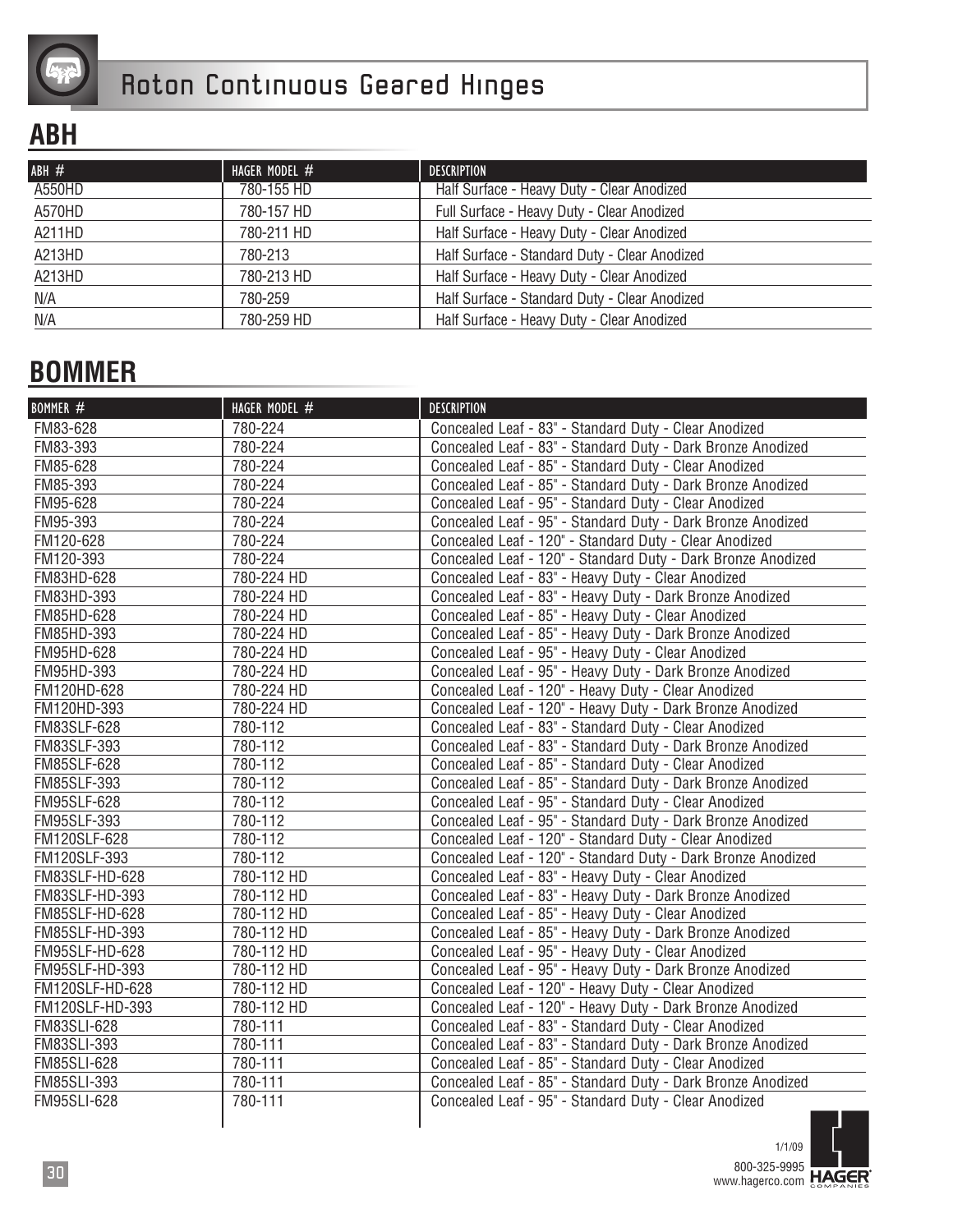

#### **BOMMER**

| BOMMER $#$      | HAGER MODEL # | <b>DESCRIPTION</b>                                           |
|-----------------|---------------|--------------------------------------------------------------|
| FM95SLI-393     | 780-111       | Concealed Leaf - 95" - Standard Duty - Dark Bronze Anodized  |
| FM120SLI-628    | 780-111       | Concealed Leaf - 120" - Standard Duty - Clear Anodized       |
| FM120SLI-393    | 780-111       | Concealed Leaf - 120" - Standard Duty - Dark Bronze Anodized |
| FM83SLI-HD-628  | 780-111 HD    | Concealed Leaf - 83" - Heavy Duty - Clear Anodized           |
| FM83SLI-HD-393  | 780-111 HD    | Concealed Leaf - 83" - Heavy Duty - Dark Bronze Anodized     |
| FM85SLI-HD-628  | 780-111 HD    | Concealed Leaf - 85" - Heavy Duty - Clear Anodized           |
| FM85SLI-HD-393  | 780-111 HD    | Concealed Leaf - 85" - Heavy Duty - Dark Bronze Anodized     |
| FM95SLI-HD-628  | 780-111 HD    | Concealed Leaf - 95" - Heavy Duty - Clear Anodized           |
| FM95SLI-HD-393  | 780-111 HD    | Concealed Leaf - 95" - Heavy Duty - Dark Bronze Anodized     |
| FM120SLI-HD-628 | 780-111 HD    | Concealed Leaf - 120" - Heavy Duty - Clear Anodized          |
| FM120SLI-HD-393 | 780-111 HD    | Concealed Leaf - 120" - Heavy Duty - Dark Bronze Anodized    |
| FS83-628        | 780-210       | Full Surface - 83" - Standard Duty - Clear Anodized          |
| FS83-393        | 780-210       | Full Surface - 83" - Standard Duty - Dark Bronze Anodized    |
| FS85-628        | 780-210       | Full Surface - 85" - Standard Duty - Clear Anodized          |
| FS85-393        | 780-210       | Full Surface - 85" - Standard Duty - Dark Bronze Anodized    |
| FS95-628        | 780-210       | Full Surface - 95" - Standard Duty - Clear Anodized          |
| FS95-393        | 780-210       | Full Surface - 95" - Standard Duty - Dark Bronze Anodized    |
| FS120-628       | 780-210       | Full Surface - 120" - Standard Duty - Clear Anodized         |
| FS120-393       | 780-210       | Full Surface - 120" - Standard Duty - Dark Bronze Anodized   |
| FS83HD-628      | 780-210 HD    | Full Surface - 83" - Heavy Duty - Clear Anodized             |
| FS83HD-393      | 780-210 HD    | Full Surface - 83" - Heavy Duty - Dark Bronze Anodized       |
| FS85HD-628      | 780-210 HD    | Full Surface - 85" - Heavy Duty - Clear Anodized             |
| FS85HD-393      | 780-210 HD    | Full Surface - 85" - Heavy Duty - Dark Bronze Anodized       |
| FS95HD-628      | 780-210 HD    | Full Surface - 95" - Heavy Duty - Clear Anodized             |
| FS95HD-393      | 780-210 HD    | Full Surface - 95" - Heavy Duty - Dark Bronze Anodized       |
| FS120HD-628     | 780-210 HD    | Full Surface - 120" - Heavy Duty - Clear Anodized            |
| FS120HD-393     | 780-210 HD    | Full Surface - 120" - Heavy Duty - Dark Bronze Anodized      |
| HS83-628        | 780-054       | Half Surface - 83" - Standard Duty - Clear Anodized          |
| HS83-393        | 780-054       | Half Surface - 83" - Standard Duty - Dark Bronze Anodized    |
| HS85-628        | 780-054       | Half Surface - 85" - Standard Duty - Clear Anodized          |
| HS85-393        | 780-054       | Half Surface - 85" - Standard Duty - Dark Bronze Anodized    |
| HS95-628        | 780-054       | Half Surface - 95" - Standard Duty - Clear Anodized          |
| HS95-393        | 780-054       | Half Surface - 95" - Standard Duty - Dark Bronze Anodized    |
| HS120-628       | 780-054       | Half Surface - 120" - Standard Duty - Clear Anodized         |
| HS120-393       | 780-054       | Half Surface - 120" - Standard Duty - Dark Bronze Anodized   |
| H83HD-628       | 780-054 HD    | Half Surface - 83" - Heavy Duty - Clear Anodized             |
| HS83HD-393      | 780-054 HD    | Half Surface - 83" - Heavy Duty - Dark Bronze Anodized       |
| HS85HD-628      | 780-054 HD    | Half Surface - 85" - Heavy Duty - Clear Anodized             |
| HS85HD-393      | 780-054 HD    | Half Surface - 85" - Heavy Duty - Dark Bronze Anodized       |
| HS95HD-628      | 780-054 HD    | Half Surface - 95" - Heavy Duty - Clear Anodized             |
| HS95HD-393      | 780-054 HD    | Half Surface - 95" - Heavy Duty - Dark Bronze Anodized       |
| HS120HD-628     | 780-054 HD    | Half Surface - 120" - Heavy Duty - Clear Anodized            |
| HS120HD-393     | 780-054 HD    | Half Surface - 120" - Heavy Duty - Dark Bronze Anodized      |

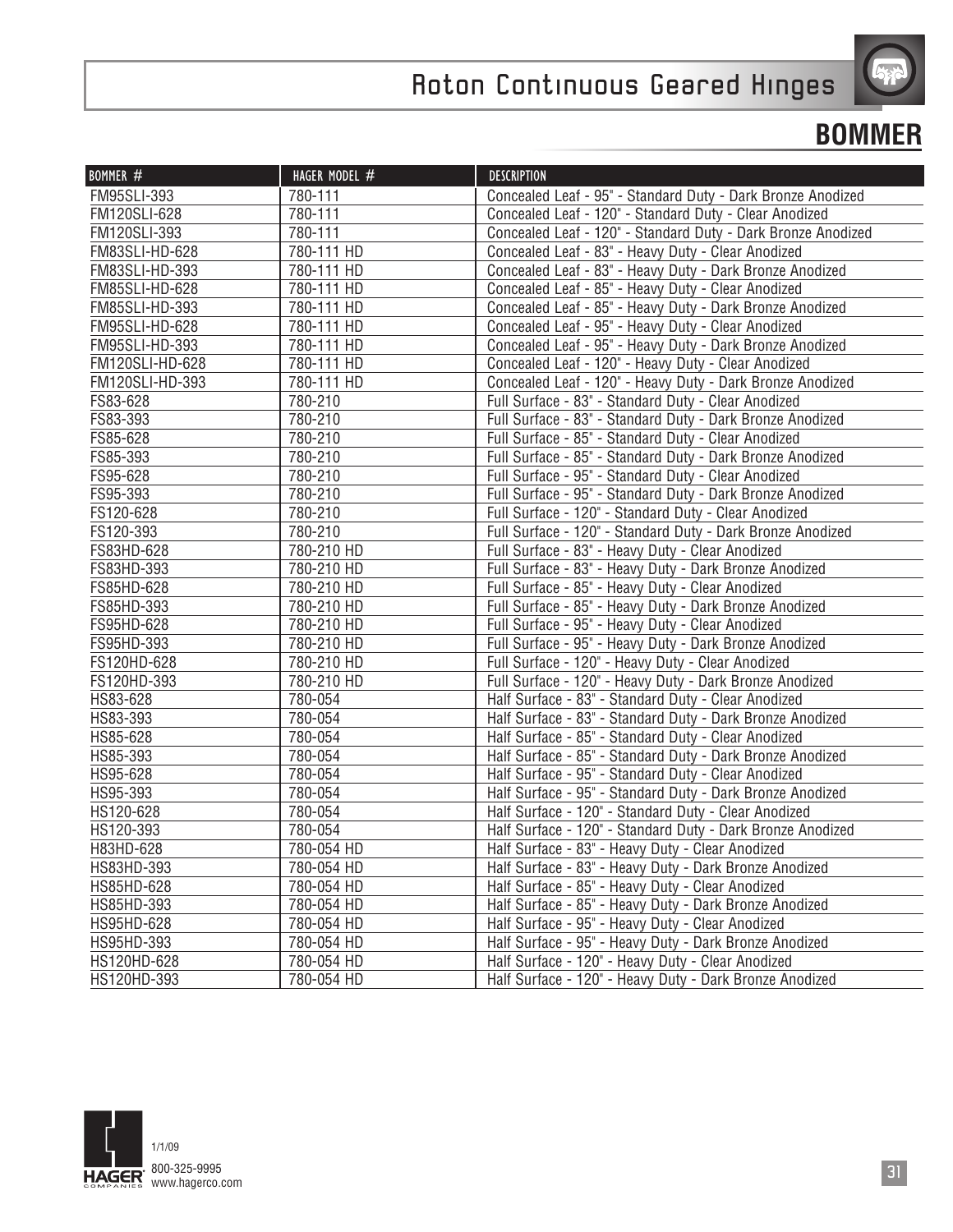

#### **MARKAR**

| MARKAR #   | HAGER MODEL $#$ | <b>DESCRIPTION</b>          |
|------------|-----------------|-----------------------------|
| FM-2000    | 780-112HD       | Concealed Leaf - Heavy Duty |
| FS-2002    | 780-057HD       | Full Surface - Heavy Duty   |
| HS-2003    | 780-054HD       | Half Surface - Heavy Duty   |
| FS/SC-2009 | 780-210HD       | Full Surface - Heavy Duty   |
| FM-2011    | 780-224HD       | Concealed Leaf - Heavy Duty |
| FM-2211    | 780-226HD       | Concealed Leaf - Heavy Duty |

### **McKINNEY**

| MCKINNEY $#$  | HAGER MODEL # | <b>DESCRIPTION</b>                       |
|---------------|---------------|------------------------------------------|
| MCK-12        | 780-112       | Concealed Leaf - Standard Duty           |
| MCK-12HD      | 780-112HD     | Concealed Leaf - Heavy Duty              |
| MCK-14        | 780-111       | Concealed Leaf - Standard Duty           |
| MCK-14HD      | 780-111HD     | Concealed Leaf - Heavy Duty              |
| <b>MCK-22</b> | 780-210       | Full Surface - Standard Duty             |
| MCK-22HD      | 780-210HD     | Full Surface - Heavy Duty                |
| MCK-25        | 780-224       | Concealed Leaf - Standard Duty           |
| MCK-25HD      | 780-224HD     | Concealed Leaf - Heavy Duty              |
| <b>MCK-54</b> | 780-053       | Half Surface - Standard Duty             |
| MCK-54HD      | 780-053HD     | Half Surface - Heavy Duty                |
| <b>MCK-58</b> | 780-157       | Full Surface - Standard Duty             |
| MCK-58HD      | 780-157HD     | Full Surface - Heavy Duty                |
| MCK-WTHD      | 780-235       | Concealed Leaf - Heavy Duty - Wide Throw |

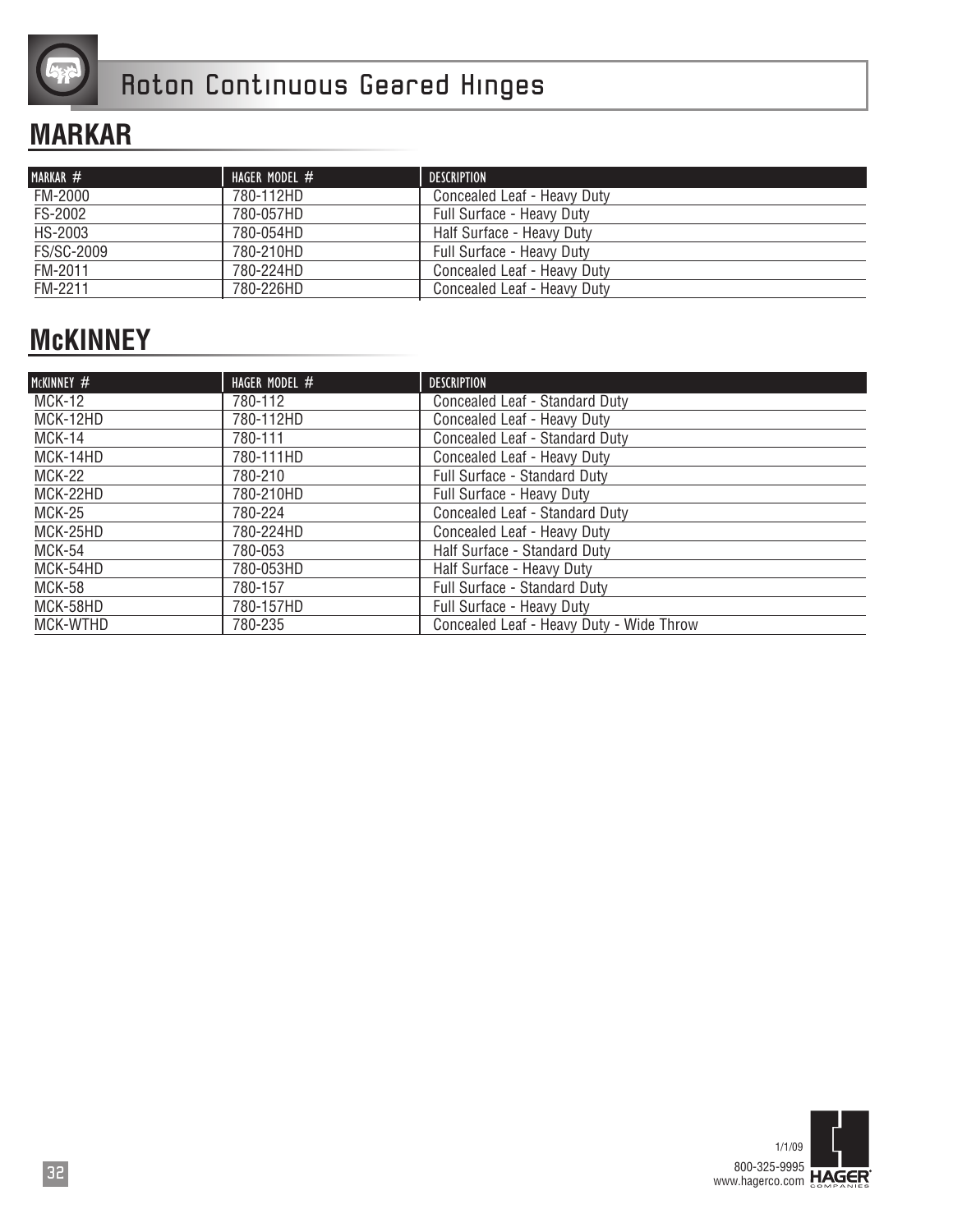

| PEMKO #      | HAGER MODEL # | <b>DESCRIPTION</b>                                           |
|--------------|---------------|--------------------------------------------------------------|
| CFM83HD3     | 780-224       | Concealed Leaf - 83" - Standard Duty - Clear Anodized        |
| DFM83HD3     | 780-224       | Concealed Leaf - 83" - Standard Duty - Dark Bronze Anodized  |
| CFM85HD3     | 780-224       | Concealed Leaf - 85" - Standard Duty - Clear Anodized        |
| DFM85HD3     | 780-224       | Concealed Leaf - 85" - Standard Duty - Dark Bronze Anodized  |
| CFM95HD3     | 780-224       | Concealed Leaf - 95" - Standard Duty - Clear Anodized        |
| DFM95HD3     | 780-224       | Concealed Leaf - 95" - Standard Duty - Dark Bronze Anodized  |
| CFM120HD3    | 780-224       | Concealed Leaf - 119" - Standard Duty - Clear Anodized       |
| DFM120HD3    | 780-224       | Concealed Leaf - 119" - Standard Duty - Dark Bronze Anodized |
| CFM83HD1     | 780-224HD     | Concealed Leaf - 83" - Heavy Duty - Clear Anodized           |
| DFM83HD1     | 780-224HD     | Concealed Leaf - 83" - Heavy Duty - Dark Bronze Anodized     |
| CFM85HD1     | 780-224HD     | Concealed Leaf - 85" - Heavy Duty - Clear Anodized           |
| DFM85HD1     | 780-224HD     | Concealed Leaf - 85" - Heavy Duty - Dark Bronze Anodized     |
| CFM95HD1     | 780-224HD     | Concealed Leaf - 95" - Heavy Duty - Clear Anodized           |
| DFM95HD1     | 780-224HD     | Concealed Leaf - 95" - Heavy Duty - Dark Bronze Anodized     |
| CFM120HD1    | 780-224HD     | Concealed Leaf - 119" - Heavy Duty - Clear Anodized          |
| DFM120HD1    | 780-224HD     | Concealed Leaf - 119" - Heavy Duty - Dark Bronze Anodized    |
| CFM83SLFHD3  | 780-226       | Concealed Leaf - 83" - Standard Duty - Clear Anodized        |
| DFM83SLFHD3  | 780-226       | Concealed Leaf - 83" - Standard Duty - Dark Bronze Anodized  |
| CFM85SLFHD3  | 780-226       | Concealed Leaf - 85" - Standard Duty - Clear Anodized        |
| DFM85SLFHD3  | 780-226       | Concealed Leaf - 85" - Standard Duty - Dark Bronze Anodized  |
| CFM95SLFHD3  | 780-226       | Concealed Leaf - 95" - Standard Duty - Clear Anodized        |
| DFM95SLFHD3  | 780-226       | Concealed Leaf - 95" - Standard Duty - Dark Bronze Anodized  |
| CFM120SLFHD3 | 780-226       | Concealed Leaf - 119" - Standard Duty - Clear Anodized       |
| DFM120SLFHD3 | 780-226       | Concealed Leaf - 119" - Standard Duty - Dark Bronze Anodized |
| CFM83SLFHD1  | 780-226HD     | Concealed Leaf - 83" - Heavy Duty - Clear Anodized           |
| DFM83SLFHD1  | 780-226HD     | Concealed Leaf - 83" - Heavy Duty - Dark Bronze Anodized     |
| CFM85SLFHD1  | 780-226HD     | Concealed Leaf - 85" - Heavy Duty - Clear Anodized           |
| DFM85SLFHD1  | 780-226HD     | Concealed Leaf - 85" - Heavy Duty - Dark Bronze Anodized     |
| CFM95SLFHD1  | 780-226HD     | Concealed Leaf - 95" - Heavy Duty - Clear Anodized           |
| DFM95SLFHD1  | 780-226HD     | Concealed Leaf - 95" - Heavy Duty - Dark Bronze Anodized     |
| CFM120SLFHD1 | 780-226HD     | Concealed Leaf - 119" - Heavy Duty - Clear Anodized          |
| DFM120SLFHD1 | 780-226HD     | Concealed Leaf - 119" - Heavy Duty - Dark Bronze Anodized    |
| CFM83SLIHD3  | 780-111       | Concealed Leaf - 83" - Standard Duty - Clear Anodized        |
| DFM83SLIHD3  | 780-111       | Concealed Leaf - 83" - Standard Duty - Dark Bronze Anodized  |
| CFM85SLIHD3  | 780-111       | Concealed Leaf - 85" - Standard Duty - Clear Anodized        |
| DFM85SLIHD3  | 780-111       | Concealed Leaf - 85" - Standard Duty - Dark Bronze Anodized  |
| CFM95SLIHD3  | 780-111       | Concealed Leaf - 95" - Standard Duty - Clear Anodized        |
| DFM95SLIHD3  | 780-111       | Concealed Leaf - 95" - Standard Duty - Dark Bronze Anodized  |
| CFM120SLIHD3 | 780-111       | Concealed Leaf - 119" - Standard Duty - Clear Anodized       |
| DFM120SLIHD3 | 780-111       | Concealed Leaf - 119" - Standard Duty - Dark Bronze Anodized |
| CFM83SLIHD1  | 780-111HD     | Concealed Leaf - 83" - Heavy Duty - Clear Anodized           |
| DFM83SLIHD1  | 780-111HD     | Concealed Leaf - 83" - Heavy Duty - Dark Bronze Anodized     |
| CFM85SLIHD1  | 780-111HD     | Concealed Leaf - 85" - Heavy Duty - Clear Anodized           |
| DFM85SLIHD1  | 780-111HD     | Concealed Leaf - 85" - Heavy Duty - Dark Bronze Anodized     |
| CFM95SLIHD1  | 780-111HD     | Concealed Leaf - 95" - Heavy Duty - Clear Anodized           |
| DFM95SLIHD1  | 780-111HD     | Concealed Leaf - 95" - Heavy Duty - Dark Bronze Anodized     |
| CFM120SLIHD1 | 780-111HD     | Concealed Leaf - 119" - Heavy Duty - Clear Anodized          |
| DFM120SLIHD1 | 780-111HD     | Concealed Leaf - 119" - Heavy Duty - Dark Bronze Anodized    |
| CSPFM83HD3   | 780-112/224   | Concealed Leaf - 83" - Standard Duty - Clear Anodized        |

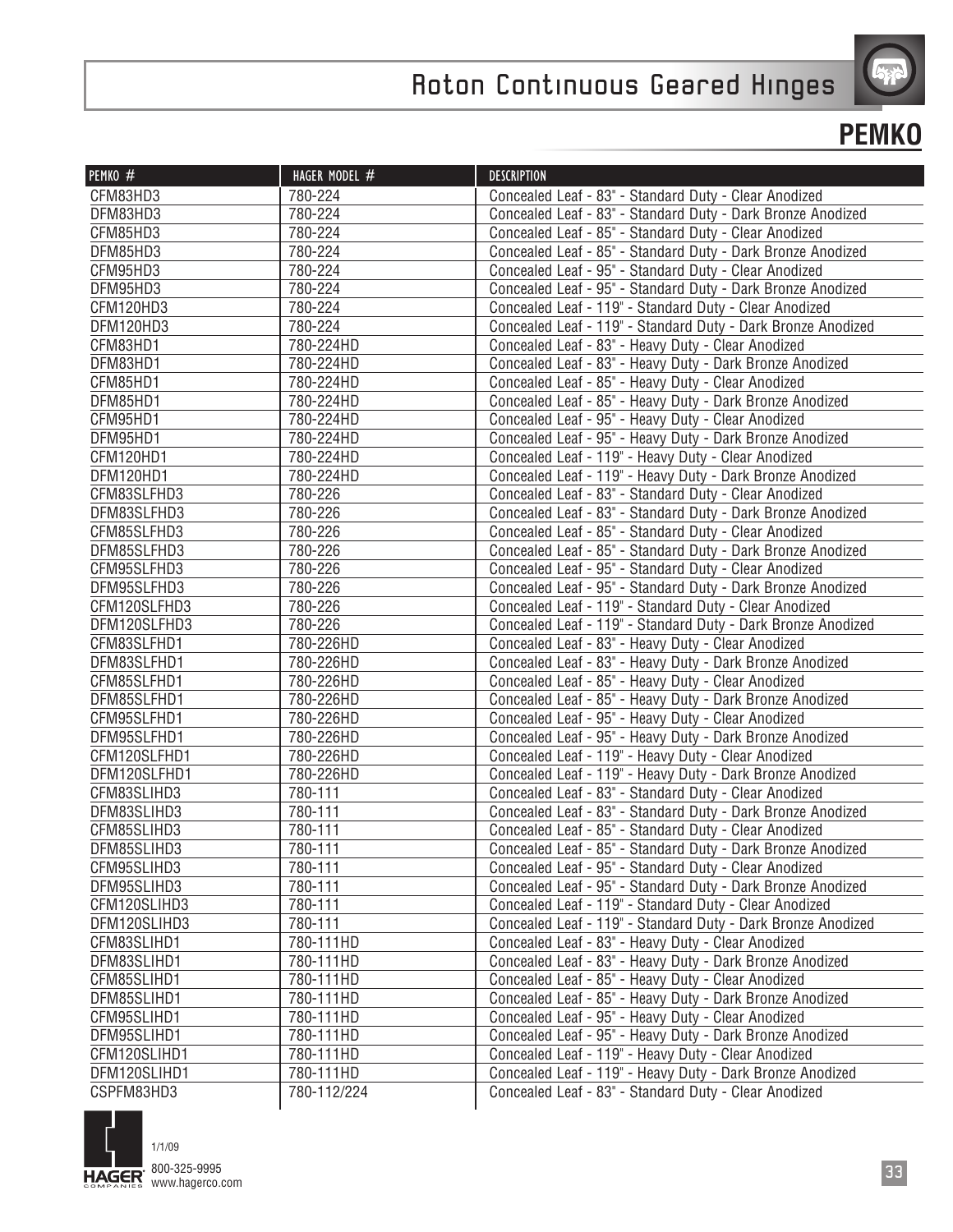

| PEMKO #        | HAGER MODEL # | <b>DESCRIPTION</b>                                                    |
|----------------|---------------|-----------------------------------------------------------------------|
| DSPFM83HD3     | 780-112/224   | Concealed Leaf - 83" - Standard Duty - Dark Bronze Anodized           |
| CSPFM83HD3     | 780-112/224   | Concealed Leaf - 85" - Standard Duty - Clear Anodized                 |
| DSPFM85HD3     | 780-112/224   | Concealed Leaf - 85" - Standard Duty - Dark Bronze Anodized           |
| CSPFM95HD3     | 780-112/224   | Concealed Leaf - 95" - Standard Duty - Clear Anodized                 |
| DSPFM95HD3     | 780-112/224   | Concealed Leaf - 95" - Standard Duty - Dark Bronze Anodized           |
| CSPFM120HD3    | 780-112/224   | Concealed Leaf - 119" - Standard Duty - Clear Anodized                |
| DSPFM120HD3    | 780-112/224   | Concealed Leaf - 119" - Standard Duty - Dark Bronze Anodized          |
| CSPFM83HD1     | 780-112/224HD | Concealed Leaf - 83" - Heavy Duty - Clear Anodized                    |
| DSPFM83HD1     | 780-112/224HD | Concealed Leaf - 83" - Heavy Duty - Dark Bronze Anodized              |
| CSPFM85HD1     | 780-112/224HD | Concealed Leaf - 85" - Heavy Duty - Clear Anodized                    |
| DSPFM85HD1     | 780-112/224HD | Concealed Leaf - 85" - Heavy Duty - Dark Bronze Anodized              |
| CSPFM95HD1     | 780-112/224HD | Concealed Leaf - 95" - Heavy Duty - Clear Anodized                    |
| DSPFM95HD1     | 780-112/224HD | Concealed Leaf - 95" - Heavy Duty - Dark Bronze Anodized              |
| CSPFM120HD1    | 780-112/224HD | Concealed Leaf - 119" - Heavy Duty - Clear Anodized                   |
| DSPFM120HD1    | 780-112/224HD | Concealed Leaf - 119" - Heavy Duty - Dark Bronze Anodized             |
| CSPFM83SLFHD3  | 780-112/226   | Concealed Leaf - 83" - Standard Duty - Clear Anodized                 |
| DSPFM83SLFHD3  | 780-112/226   | Concealed Leaf - 83" - Standard Duty - Dark Bronze Anodized           |
| CSPFM85SLFHD3  | 780-112/226   | Concealed Leaf - 85" - Standard Duty - Clear Anodized                 |
| DSPFM85SLFHD3  | 780-112/226   | Concealed Leaf - 85" - Standard Duty - Dark Bronze Anodized           |
| CSPFM95SLFHD3  | 780-112/226   | Concealed Leaf - 95" - Standard Duty - Clear Anodized                 |
| DSPFM95SLFHD3  | 780-112/226   | Concealed Leaf - 95" - Standard Duty - Dark Bronze Anodized           |
| CSPFM120SLFHD3 | 780-112/226   | Concealed Leaf - 119" - Standard Duty - Clear Anodized                |
| DSPFM120SLFHD3 | 780-112/226   | Concealed Leaf - 119" - Standard Duty - Dark Bronze Anodized          |
| CSPFM83SLFHD1  | 780-112/226HD | Concealed Leaf - 83" - Heavy Duty - Clear Anodized                    |
| DSPFM83SLFHD1  | 780-112/226HD | Concealed Leaf - 83" - Heavy Duty - Dark Bronze Anodized              |
| CSPFM85SLFHD1  | 780-112/226HD | Concealed Leaf - 85" - Heavy Duty - Clear Anodized                    |
| DSPFM85SLFHD1  | 780-112/226HD | Concealed Leaf - 85" - Heavy Duty - Dark Bronze Anodized              |
| CSPFM95SLFHD1  | 780-112/226HD | Concealed Leaf - 95" - Heavy Duty - Clear Anodized                    |
| DSPFM95SLFHD1  | 780-112/226HD | Concealed Leaf - 95" - Heavy Duty - Dark Bronze Anodized              |
| CSPFM120SLFHD1 | 780-112/226HD | Concealed Leaf - 119" - Heavy Duty - Clear Anodized                   |
| DSPFM120SLFHD1 | 780-112/226HD | Concealed Leaf - 119" - Heavy Duty - Dark Bronze Anodized             |
| CSPFM83SLIHD3  | 780-111/112   | Concealed Leaf - 83" - Standard Duty - Clear Anodized                 |
| DSPFM83SLIHD3  | 780-111/112   | Concealed Leaf - 83" - Standard Duty - Dark Bronze Anodized           |
| CSPFM85SLIHD3  | 780-111/112   | Concealed Leaf - 85" - Standard Duty - Clear Anodized                 |
| DSPFM85SLIHD3  | 780-111/112   | Concealed Leaf - 85" - Standard Duty - Dark Bronze Anodized           |
| CSPFM95SLIHD3  | 780-111/112   | Concealed Leaf - 95" - Standard Duty - Clear Anodized                 |
| DSPFM95SLIHD3  | 780-111/112   | Concealed Leaf - 95" - Standard Duty - Dark Bronze Anodized           |
| CSPFM120SLIHD3 | 780-111/112   | Concealed Leaf - 119" - Standard Duty - Clear Anodized                |
| DSPFM120SLIHD3 | 780-111/112   | Concealed Leaf - 119" - Standard Duty - Dark Bronze Anodized          |
| CSPFM83SLIHD1  | 780-111/112HD | Concealed Leaf - 83" - Heavy Duty - Clear Anodized                    |
| DSPFM83SLIHD1  | 780-111/112HD | Concealed Leaf - 83" - Heavy Duty - Dark Bronze Anodized              |
| CSPFM85SLIHD1  | 780-111/112HD | Concealed Leaf - 85" - Heavy Duty - Clear Anodized                    |
| DSPFM85SLIHD1  | 780-111/112HD | Concealed Leaf - 85" - Heavy Duty - Dark Bronze Anodized              |
| CSPFM95SLIHD1  | 780-111/112HD | Concealed Leaf - 95" - Heavy Duty - Clear Anodized                    |
| DSPFM95SLIHD1  | 780-111/112HD | Concealed Leaf - 95" - Heavy Duty - Dark Bronze Anodized              |
| CSPFM120SLIHD1 | 780-111/112HD | Concealed Leaf - 119" - Heavy Duty - Clear Anodized                   |
| DSPFM120SLIHD1 | 780-111/112HD | Concealed Leaf - 119" - Heavy Duty - Dark Bronze Anodized             |
| WTCFM83        | 780-235HD     | Concealed Leaf - 83" - Heavy Duty - Wide Throw - Clear Anodized       |
| WTDFM83        | 780-235HD     | Concealed Leaf - 83" - Heavy Duty - Wide Throw - Dark Bronze Anodized |

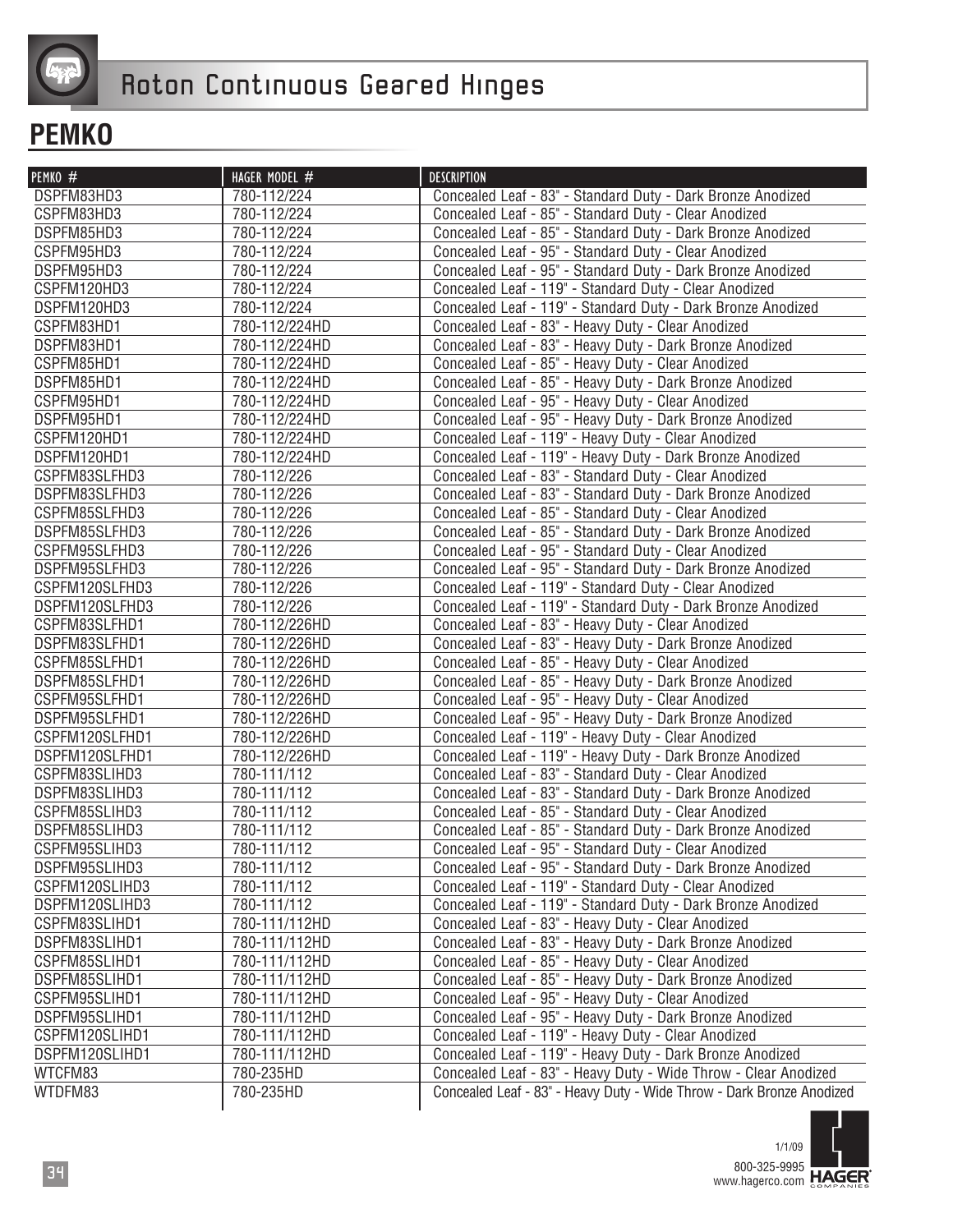

| PEMKO #        | HAGER MODEL #      | <b>DESCRIPTION</b>                                                    |
|----------------|--------------------|-----------------------------------------------------------------------|
| WTCFM95        | 780-235HD          | Concealed Leaf - 95" - Heavy Duty - Wide Throw - Clear Anodized       |
| WTDFM95        | 780-235HD          | Concealed Leaf - 95" - Heavy Duty - Wide Throw - Dark Bronze Anodized |
| CFM83SFHD3     | 780-224/113        | Concealed Leaf - 83" - Standard Duty - Clear Anodized                 |
| DFM83SFHD3     | 780-224/113        | Concealed Leaf - 83" - Standard Duty - Dark Bronze Anodized           |
| CFM85SFHD3     | 780-224/113        | Concealed Leaf - 85" - Standard Duty - Clear Anodized                 |
| DFM85SFHD3     | 780-224/113        | Concealed Leaf - 85" - Standard Duty - Dark Bronze Anodized           |
| CFM95SFHD3     | 780-224/113        | Concealed Leaf - 95" - Standard Duty - Clear Anodized                 |
| DFM95SFHD3     | 780-224/113        | Concealed Leaf - 95" - Standard Duty - Dark Bronze Anodized           |
| CFM120SFHD3    | 780-224/113        | Concealed Leaf - 119" - Standard Duty - Clear Anodized                |
| DFM120SFHD3    | 780-224/113        | Concealed Leaf - 119" - Standard Duty - Dark Bronze Anodized          |
| CFM83SFHD1     | 780-224/113HD      | Concealed Leaf - 83" - Heavy Duty - Clear Anodized                    |
| DFM83SFHD1     | 780-224/113HD      | Concealed Leaf - 83" - Heavy Duty - Dark Bronze Anodized              |
| CFM85SFHD1     | 780-224/113HD      | Concealed Leaf - 85" - Heavy Duty - Clear Anodized                    |
| DFM85SFHD1     | 780-224/113HD      | Concealed Leaf - 85" - Heavy Duty - Dark Bronze Anodized              |
| CFM95SFHD1     | 780-224/113HD      | Concealed Leaf - 95" - Heavy Duty - Clear Anodized                    |
| DFM95SFHD1     | 780-224/113HD      | Concealed Leaf - 95" - Heavy Duty - Dark Bronze Anodized              |
| CFM120SFHD1    | 780-224/113HD      | Concealed Leaf - 119" - Heavy Duty - Clear Anodized                   |
| DFM120SFHD1    | 780-224/113HD      | Concealed Leaf - 119" - Heavy Duty - Dark Bronze Anodized             |
| CFM83SLISFHD3  | 780-113            | Concealed Leaf - 83" - Standard Duty - Clear Anodized                 |
| DFM83SLISFHD3  | 780-113            | Concealed Leaf - 83" - Standard Duty - Dark Bronze Anodized           |
| CFM85SLISFHD3  | 780-113            | Concealed Leaf - 85" - Standard Duty - Clear Anodized                 |
| DFM85SLISFHD3  | 780-113            | Concealed Leaf - 85" - Standard Duty - Dark Bronze Anodized           |
| CFM95SLISFHD3  | 780-113            | Concealed Leaf - 95" - Standard Duty - Clear Anodized                 |
| DFM95SLISFHD3  | 780-113            | Concealed Leaf - 95" - Standard Duty - Dark Bronze Anodized           |
| CFM120SLISFHD3 | 780-113            | Concealed Leaf - 119" - Standard Duty - Clear Anodized                |
| DFM120SLISFHD3 | 780-113            | Concealed Leaf - 119" - Standard Duty - Dark Bronze Anodized          |
| CFM83SLISFHD1  | 780-113HD          | Concealed Leaf - 83" - Heavy Duty - Clear Anodized                    |
| DFM83SLISFHD1  | 780-113HD          | Concealed Leaf - 83" - Heavy Duty - Dark Bronze Anodized              |
| CFM85SLISFHD1  | 780-113HD          | Concealed Leaf - 85" - Heavy Duty - Clear Anodized                    |
| DFM85SLISFHD1  | 780-113HD          | Concealed Leaf - 85" - Heavy Duty - Dark Bronze Anodized              |
| CFM95SLISFHD1  | 780-113HD          | Concealed Leaf - 95" - Heavy Duty - Clear Anodized                    |
| DFM95SLISFHD1  | 780-113HD          | Concealed Leaf - 95" - Heavy Duty - Dark Bronze Anodized              |
| CFM120SLISFHD1 | 780-113HD          | Concealed Leaf - 119" - Heavy Duty - Clear Anodized                   |
| DFM120SLISFHD1 | 780-113HD          | Concealed Leaf - 119" - Heavy Duty - Dark Bronze Anodized             |
| CRS175-79      | 750-134            | Concealed Leaf - 79" - Standard Duty - Clear Anodized                 |
| DRS175-79      | 750-134            | Concealed Leaf - 79" - Standard Duty - Dark Bronze Anodized           |
| GRS175-79      | 750-134            | Concealed Leaf - 79" - Standard Duty - Gold Anodized                  |
| CRS175-83      | 750-134            | Concealed Leaf - 83" - Standard Duty - Clear Anodized                 |
| DRS175-83      | 750-134            | Concealed Leaf - 83" - Standard Duty - Dark Bronze Anodized           |
| GRS175-83      | 750-134            | Concealed Leaf - 83" - Standard Duty - Gold Anodized                  |
| CRS138-79      | 750-138 or 780-110 | Concealed Leaf - 79" - Standard Duty - Clear Anodized                 |
| DRS138-79      | 750-138 or 780-110 | Concealed Leaf - 79" - Standard Duty - Dark Bronze Anodized           |
| GRS138-79      | 750-138 or 780-110 | Concealed Leaf - 79" - Standard Duty - Gold Anodized                  |
| CRS138-83      | 750-138 or 780-110 | Concealed Leaf - 83" - Standard Duty - Clear Anodized                 |
| DRS138-83      | 750-138 or 780-110 | Concealed Leaf - 83" - Standard Duty - Dark Bronze Anodized           |
| GRS138-83      | 750-138 or 780-110 | Concealed Leaf - 83" - Standard Duty - Gold Anodized                  |
| CHS83HD3       | 780-054            | Half Surface - 83" - Standard Duty - Clear Anodized                   |
| DHS83HD3       | 780-054            | Half Surface - 83" - Standard Duty - Dark Bronze Anodized             |
| CHS85HD3       | 780-054            | Half Surface - 85" - Standard Duty - Clear Anodized                   |

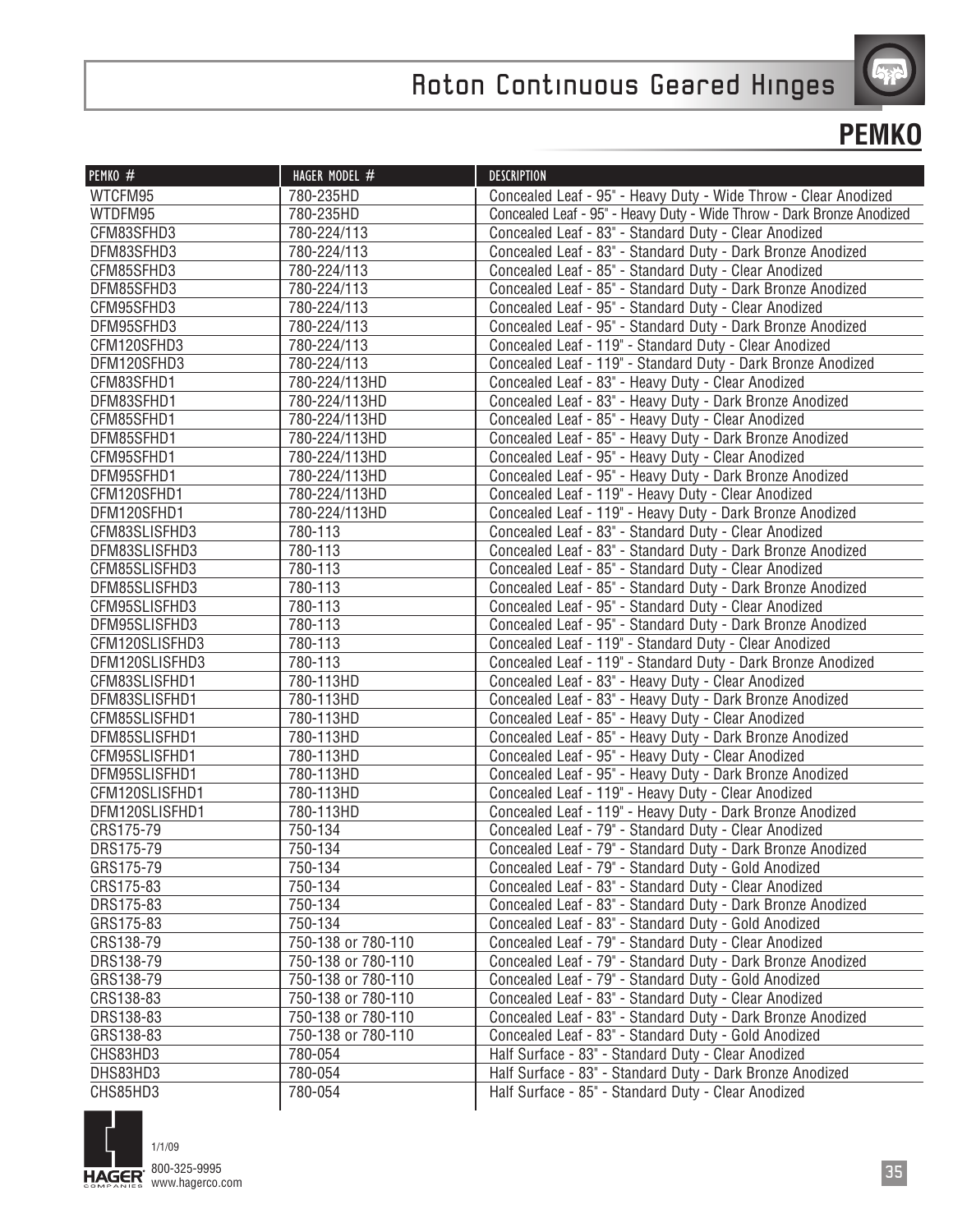

| PEMKO #     | HAGER MODEL # | <b>DESCRIPTION</b>                                         |
|-------------|---------------|------------------------------------------------------------|
| DHS85HD3    | 780-054       | Half Surface - 85" - Standard Duty - Dark Bronze Anodized  |
| CHS95HD3    | 780-054       | Half Surface - 95" - Standard Duty - Clear Anodized        |
| DHS95HD3    | 780-054       | Half Surface - 95" - Standard Duty - Dark Bronze Anodized  |
| CHS120HD3   | 780-054       | Half Surface - 119" - Standard Duty - Clear Anodized       |
| DHS120HD3   | 780-054       | Half Surface - 119" - Standard Duty - Dark Bronze Anodized |
| CHS83HD1    | 780-054HD     | Half Surface - 83" - Heavy Duty - Clear Anodized           |
| DHS83HD1    | 780-054HD     | Half Surface - 83" - Heavy Duty - Dark Bronze Anodized     |
| CHS85HD1    | 780-054HD     | Half Surface - 85" - Heavy Duty - Clear Anodized           |
| DHS85HD1    | 780-054HD     | Half Surface - 85" - Heavy Duty - Dark Bronze Anodized     |
| CHS95HD1    | 780-054HD     | Half Surface - 95" - Heavy Duty - Clear Anodized           |
| DHS95HD1    | 780-054HD     | Half Surface - 95" - Heavy Duty - Dark Bronze Anodized     |
| CHS120HD1   | 780-054HD     | Half Surface - 119" - Heavy Duty - Clear Anodized          |
| DHS120HD1   | 780-054HD     | Half Surface - 119" - Heavy Duty - Dark Bronze Anodized    |
| CHS83SFHD3  | 780-155       | Half Surface - 83" - Standard Duty - Clear Anodized        |
| DHS83SFHD3  | 780-155       | Half Surface - 83" - Standard Duty - Dark Bronze Anodized  |
| CHS85SFHD3  | 780-155       | Half Surface - 85" - Standard Duty - Clear Anodized        |
| DHS85SFHD3  | 780-155       | Half Surface - 85" - Standard Duty - Dark Bronze Anodized  |
| CHS95SFHD3  | 780-155       | Half Surface - 95" - Standard Duty - Clear Anodized        |
| DHS95SFHD3  | 780-155       | Half Surface - 95" - Standard Duty - Dark Bronze Anodized  |
| CHS120SFHD3 | 780-155       | Half Surface - 119" - Standard Duty - Clear Anodized       |
| DHS120SFHD3 | 780-155       | Half Surface - 119" - Standard Duty - Dark Bronze Anodized |
| CHS83SFHD1  | 780-155HD     | Half Surface - 83" - Heavy Duty - Clear Anodized           |
| DHS83SFHD1  | 780-155HD     | Half Surface - 83" - Heavy Duty - Dark Bronze Anodized     |
| CHS85SFHD1  | 780-155HD     | Half Surface - 85" - Heavy Duty - Clear Anodized           |
| DHS85SFHD1  | 780-155HD     | Half Surface - 85" - Heavy Duty - Dark Bronze Anodized     |
| CHS95SFHD1  | 780-155HD     | Half Surface - 95" - Heavy Duty - Clear Anodized           |
| DHS95SFHD1  | 780-155HD     | Half Surface - 95" - Heavy Duty - Dark Bronze Anodized     |
| CHS120SFHD1 | 780-155HD     | Half Surface - 119" - Heavy Duty - Clear Anodized          |
| DHS120SFHD1 | 780-155HD     | Half Surface - 119" - Heavy Duty - Dark Bronze Anodized    |
| CFS83HD3    | 780-210       | Full Surface - 83" - Standard Duty - Clear Anodized        |
| DFS83HD3    | 780-210       | Full Surface - 83" - Standard Duty - Dark Bronze Anodized  |
| CFS85HD3    | 780-210       | Full Surface - 85" - Standard Duty - Clear Anodized        |
| DFS85HD3    | 780-210       | Full Surface - 85" - Standard Duty - Dark Bronze Anodized  |
| CFS95HD3    | 780-210       | Full Surface - 95" - Standard Duty - Clear Anodized        |
| DFS95HD3    | 780-210       | Full Surface - 95" - Standard Duty - Dark Bronze Anodized  |
| CFS120HD3   | 780-210       | Full Surface - 119" - Standard Duty - Clear Anodized       |
| DFS120HD3   | 780-210       | Full Surface - 119" - Standard Duty - Dark Bronze Anodized |
| CFS83HD1    | 780-210HD     | Full Surface - 83" - Heavy Duty - Clear Anodized           |
| DFS83HD1    | 780-210HD     | Full Surface - 83" - Heavy Duty - Dark Bronze Anodized     |
| CFS85HD1    | 780-210HD     | Full Surface - 85" - Heavy Duty - Clear Anodized           |
| DFS85HD1    | 780-210HD     | Full Surface - 85" - Heavy Duty - Dark Bronze Anodized     |
| CFS95HD1    | 780-210HD     | Full Surface - 95" - Heavy Duty - Clear Anodized           |
| DFS95HD1    | 780-210HD     | Full Surface - 95" - Heavy Duty - Dark Bronze Anodized     |
| CFS120HD1   | 780-210HD     | Full Surface - 119" - Heavy Duty - Clear Anodized          |
| DFS120HD1   | 780-210HD     | Full Surface - 119" - Heavy Duty - Dark Bronze Anodized    |
| CFS83CPHD3  | 780-157       | Full Surface - 83" - Standard Duty - Clear Anodized        |
| DFS83CPHD3  | 780-157       | Full Surface - 83" - Standard Duty - Dark Bronze Anodized  |
| CFS85CPHD3  | 780-157       | Full Surface - 85" - Standard Duty - Clear Anodized        |
| DFS85CPHD3  | 780-157       | Full Surface - 85" - Standard Duty - Dark Bronze Anodized  |

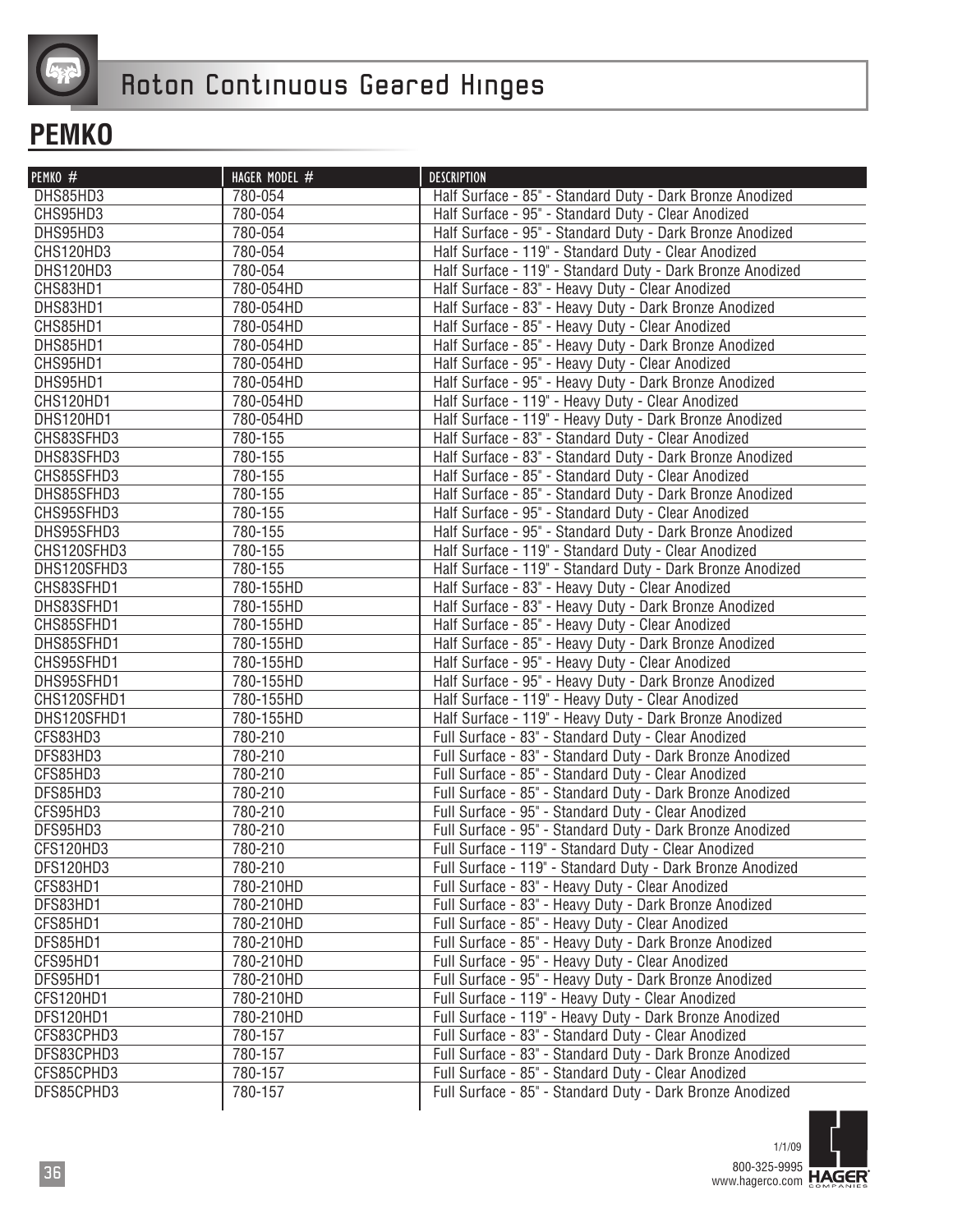

### **PEMKO**

| PEMKO #     | HAGER MODEL # | <b>DESCRIPTION</b>                                         |
|-------------|---------------|------------------------------------------------------------|
| CFS95CPHD3  | 780-157       | Full Surface - 95" - Standard Duty - Clear Anodized        |
| DFS95CPHD3  | 780-157       | Full Surface - 95" - Standard Duty - Dark Bronze Anodized  |
| CFS120CPHD3 | 780-157       | Full Surface - 119" - Standard Duty - Clear Anodized       |
| DFS120CPHD3 | 780-157       | Full Surface - 119" - Standard Duty - Dark Bronze Anodized |
| CFS83CPHD1  | 780-157HD     | Full Surface - 83" - Heavy Duty - Clear Anodized           |
| DFS83CPHD1  | 780-157HD     | Full Surface - 83" - Heavy Duty - Dark Bronze Anodized     |
| CFS85CPHD1  | 780-157HD     | Full Surface - 85" - Heavy Duty - Clear Anodized           |
| DFS85CPHD1  | 780-157HD     | Full Surface - 85" - Heavy Duty - Dark Bronze Anodized     |
| CFS95CPHD1  | 780-157HD     | Full Surface - 95" - Heavy Duty - Clear Anodized           |
| DFS95CPHD1  | 780-157HD     | Full Surface - 95" - Heavy Duty - Dark Bronze Anodized     |
| CFS120CPHD1 | 780-157HD     | Full Surface - 119" - Heavy Duty - Clear Anodized          |
| DFS120CPHD1 | 780-157HD     | Full Surface - 119" - Heavy Duty - Dark Bronze Anodized    |

#### **SELECT**

| SELECT #        | HAGER MODEL # | <b>DESCRIPTION</b>                                        |
|-----------------|---------------|-----------------------------------------------------------|
| $SL-10$         | 780-112       | Concealed Leaf - Standard Duty - Clear Anodized           |
| <b>SL-10 HD</b> | 780-112 HD    | Concealed Leaf - Heavy Duty - Clear Anodized              |
| $SL-11$         | 780-112       | Concealed Leaf - Standard Duty - Clear Anodized           |
| <b>SL-11 HD</b> | 780-112 HD    | Concealed Leaf - Heavy Duty - Clear Anodized              |
| <b>SL-11 LL</b> | 780-112 LL    | Concealed Leaf - Heavy Duty - Lead Lined - Clear Anodized |
| <b>SL-14 HD</b> | 780-111 HD    | Concealed Leaf - Heavy Duty - Clear Anodized              |
| <b>SL-18 SD</b> | 780-111       | Concealed Leaf - Standard Duty - Clear Anodized           |
| <b>SL-18 HD</b> | 780-111 HD    | Concealed Leaf - Heavy Duty - Clear Anodized              |
| $SL-21$         | 780-210       | Full Surface - Standard Duty - Clear Anodized             |
| <b>SL-21 HD</b> | 780-210 HD    | Full Surface - Heavy Duty - Clear Anodized                |
| $SL-24$         | 780-224       | Concealed Leaf - Standard Duty - Clear Anodized           |
| <b>SL-24 HD</b> | 780-224 HD    | Concealed Leaf - Heavy Duty - Clear Anodized              |
| <b>SL-24 LL</b> | 780-224 LL    | Concealed Leaf - Heavy Duty - Lead Lined - Clear Anodized |
| $SL-26$         | 780-226       | Concealed Leaf - Standard Duty - Clear Anodized           |
| <b>SL-26 HD</b> | 780-226 HD    | Concealed Leaf - Heavy Duty - Clear Anodized              |
| <b>SL-26 LL</b> | 780-226 LL    | Concealed Leaf - Heavy Duty - Lead Lined - Clear Anodized |
| <b>SL-27 HD</b> | 780-226 HD    | Concealed Leaf - Heavy Duty - Clear Anodized              |
| $SL-30$         | 780-110       | Concealed Leaf - Standard Duty - Clear Anodized           |
| <b>SL-30 HD</b> | 780-110 HD    | Concealed Leaf - Heavy Duty - Lead Lined - Clear Anodized |
| $SL-34$         | 750-134       | Concealed Leaf - Standard Duty - Clear Anodized           |
| <b>SL-40 HD</b> | 780-235       | Concealed Leaf - Heavy Duty - Wide Throw - Clear Anodized |
| <b>SL-41</b>    | 780-041       | Concealed Leaf - Standard Duty - Clear Anodized           |
| <b>SL-41 HD</b> | 780-041 HD    | Concealed Leaf - Heavy Duty - Lead Lined - Clear Anodized |
| $SL-53$         | 780-053       | Half Surface - Standard Duty - Clear Anodized             |
| <b>SL-53 HD</b> | 780-053 HD    | Half Surface - Heavy Duty - Clear Anodized                |
| $SL-54$         | 780-054       | Half Surface - Standard Duty - Clear Anodized             |
| <b>SL-54 HD</b> | 780-054 HD    | Half Surface - Heavy Duty - Clear Anodized                |
| $SL-57$         | 780-157       | Full Surface - Standard Duty - Clear Anodized             |
| <b>SL-57 HD</b> | 780-157 HD    | Full Surface - Heavy Duty - Clear Anodized                |
| SL-60/SL62      | 780-057       | Full Surface - Standard Duty - Clear Anodized             |